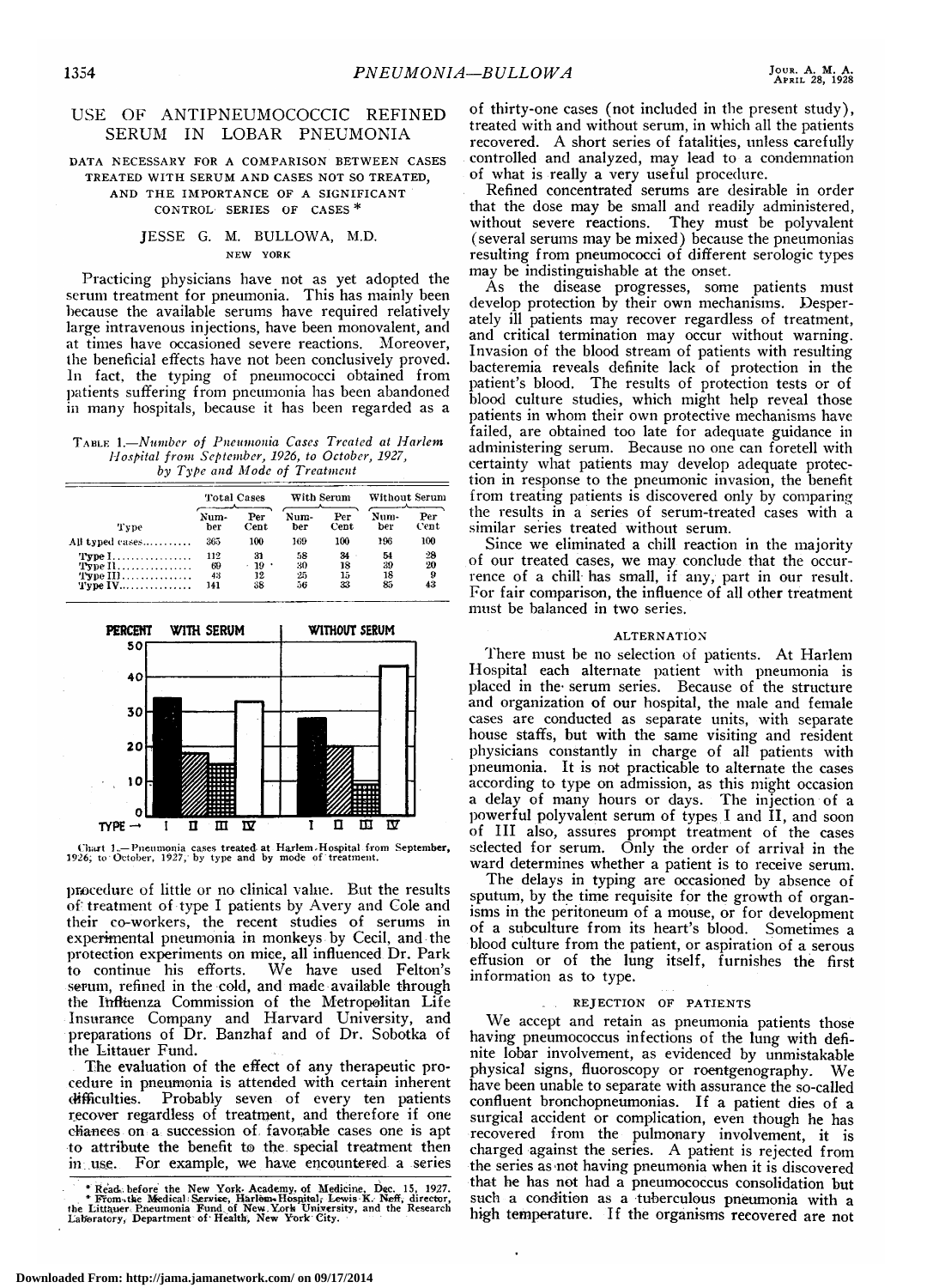bile-soluble, the cases are rejected from the series. The patient's place is not filled, but the alternation continues as before in order to avoid selection. That there was no selection for either series is shown by comparing the number of patients of each type in the two series ; they are approximately the same in the two. Patients came in early and late among the serum-treated<br>and the controls, in about the same proportion. This and the controls, in about the same proportion. is another test of the similarity of the series.

The time of the onset is dated from the occurrence of the chill or of sharp pain in the side, whichever came first.

| TABLE 2.-Time of Admission to Hospital After Onset |            |  |  |
|----------------------------------------------------|------------|--|--|
|                                                    | of Disease |  |  |



Chart 2.—Time of admission to hospital after onset of disease.

Except for the serum, all patients are given the same medical care in respect to drugs and nursing. Specific indications are treated in accordance with a definite standard plan. The house physicians are supplied with these instructions in writing and their work is constantly supervised, so that the standard treatment is followed. The method of administration of the serum and the dosage is described by Park and Cooper.1

#### SEVERITY RATING

To obtain an estimate of the severity of the illness for subsequent comparison of cases of like degree we have adopted the device of rating our patients in accordance with a definite plan. This avoids all reminiscing concerning the severity of the condition before treatment was begun. This rating has the advantage of not being confused by changes for better or worse in the course of the disease because it is given when the patient is first seen on rounds when all present agree to what have been chosen as obviously gross and readily appraisable objective departures from the normal (table 3).

The rating assumes <sup>100</sup> to be health, and for each of five categories <sup>a</sup> maximum of 20 may be subtracted. This rating expresses the percentage of health remaining, and indicates for us the reciprocal of the severity of the illness. It is not intended to indicate the chances for recovery, yet in <sup>a</sup> crude wav it is prognostic  $($ chart 3).

TABLE 3.-Severity Rating

| $-BULLOWA$                                                                                                                                                                                                                                              | 1355                                                  |
|---------------------------------------------------------------------------------------------------------------------------------------------------------------------------------------------------------------------------------------------------------|-------------------------------------------------------|
| For a portion of a lobe we subtract $3$ ; for an entire<br>lobe, 5; for an entire side, 10, and for the two lower<br>lobes, 15. For pleurisy we subtract 5 for each side,<br>and for respiratory rates above 34 subtract 5 and above<br>44 subtract 10. |                                                       |
| TABLE 3.—Severity Rating                                                                                                                                                                                                                                |                                                       |
| $Health = 100$ . Each heading given equal importance: the maximum is always 20, excepting bacteremia, for which 20 is subtracted                                                                                                                        |                                                       |
|                                                                                                                                                                                                                                                         | Subtract<br>-3<br>Entire lobe<br>5                    |
|                                                                                                                                                                                                                                                         | 10                                                    |
| Rate: $35+$                                                                                                                                                                                                                                             | Both lowers<br>15<br>-5<br>10                         |
| Nervous Condition: (headache, irritability, sleeplessness, delirium,                                                                                                                                                                                    | -5<br>apathy, coma) depending on severity up to<br>20 |
| Circulatory Efficiency: Rate: 110+<br>$_{120+}$                                                                                                                                                                                                         | -5<br>10                                              |
| Gastro-intestinal: Distention: depuding on severity up to<br>Vomiting: depending on everity up to                                                                                                                                                       | Cyanosis: depending on degree up to<br>10<br>10<br>10 |
|                                                                                                                                                                                                                                                         | -5<br>10                                              |
|                                                                                                                                                                                                                                                         | 20                                                    |
| Condition of the Nervous System.-For disturbances                                                                                                                                                                                                       |                                                       |
| in the nervous system we subtract up to 20, depending<br>on the degree of prostration or irritation.                                                                                                                                                    |                                                       |
| Circulatory State.-For rates of 110 or more 5 is                                                                                                                                                                                                        |                                                       |
| subtracted; for rates of 120 or more, 10, and for<br>cyanosis, up to 10, depending on the degree.                                                                                                                                                       |                                                       |
| Gastro-Intestinal Condition.-For distention, depend-                                                                                                                                                                                                    |                                                       |
| ing on the degree, we subtract up to 10; for vomiting,<br>also, we subtract up to 10.<br>Complications and Special Factors.-When the age                                                                                                                |                                                       |

is more than 50, we subtract 5, and when more than  $60$  years, we subtract 10. The subtractions for obesity depend on the degree, and for pregnancy, on the month; for tuberculosis, depending on the involvement, we subtract up to 10, and for bacteremia we subtract 20.



Chart 3.—Deaths per hundred pneumonia patients rated for degree of illness en admission.

To Dr. Louis I. Dublin and his staff of the Statistical Bureau, Metropolitan Life Insurance Company, we are indebted for the statistical study of our data. We have rejected the first 152 cases studied because of inadequate controls. In that series only early cases were treated (less than eighty-four hours) with serum. The mortality rate in the treated cases was apparently remarkably low. In our alternating series studied dur ing the past year we had <sup>401</sup> cases of lobar pneumonia, of which twenty-eight were rejected because it was impossible to type them, and eight because of concur-

<sup>1.</sup> Park, W. H., and Cooper, Georgia: Antipneumococcus Serum in Lobar Pneumonia, this issue, page 1349.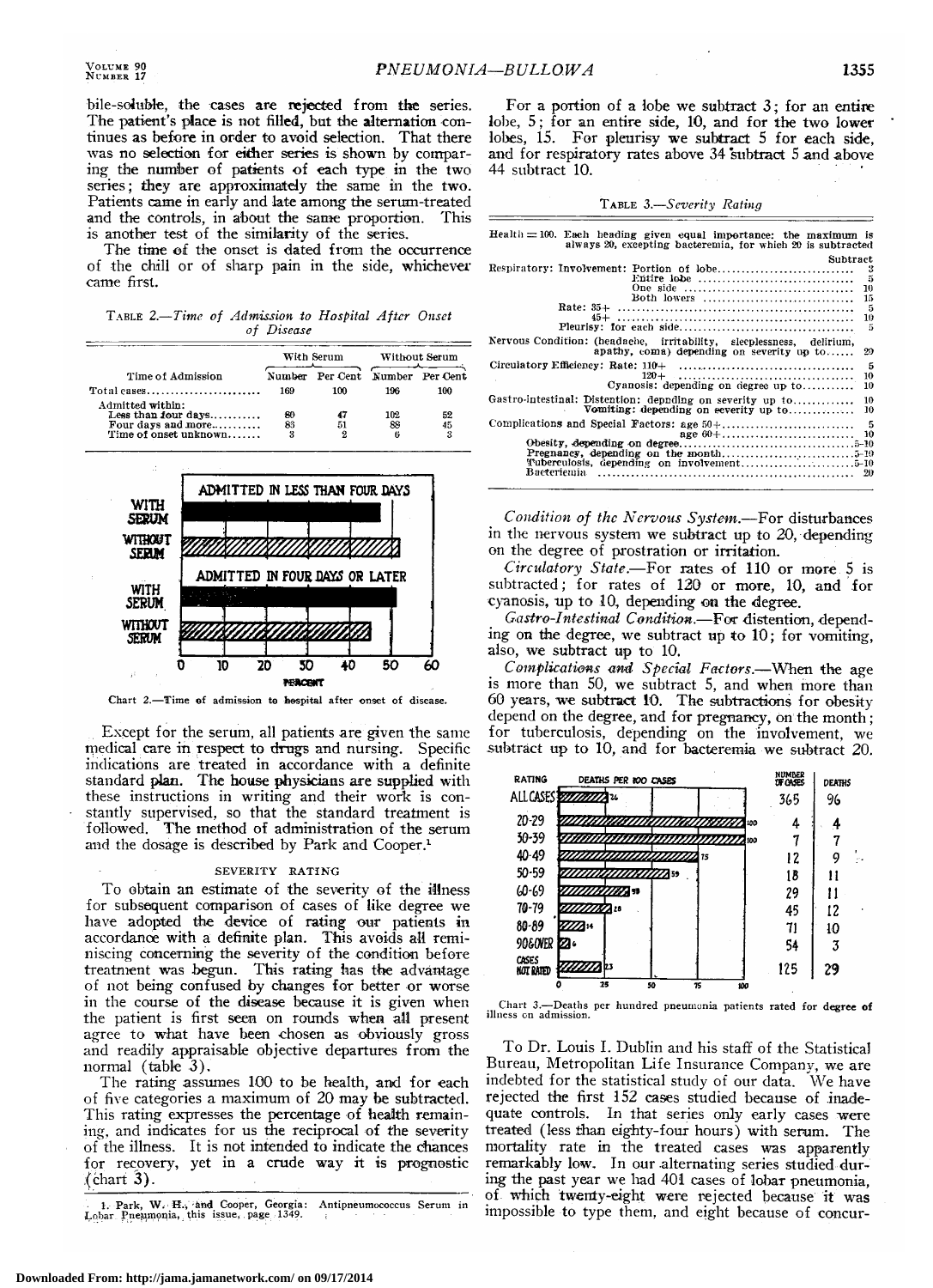rent febrile diseases, such as scarlet fever and tuberculosis, or on account of an unreliable history of the There remain 365 cases to be studied, 169 in onset. the serum series and 196 in the controls; 220 were rated.

We were interested in determining the effect of the condition on admission on the mortality and whether

TABLE 4.-Deaths per Hundred Cases of Type I Pneumonia Patients Treated with Serum and Without Serum, by Groups Rated for Degree of Illness on Admission

|                                        |                    | (a) With Serum |                                                        | (b) Without Serum |             |                                                  |  |
|----------------------------------------|--------------------|----------------|--------------------------------------------------------|-------------------|-------------|--------------------------------------------------|--|
| Ratine*                                | Cases              | Deaths         | Deaths per<br>100 Cases                                | Cases             | Deaths      | Deaths per<br>100 Cases                          |  |
| $Total$                                | 58                 | 13             | $22 + 5.4$                                             | 54                | 19          | $35 + 6.5$                                       |  |
| Poor<br>$Pair$<br>$Good$<br>Not rated. | 6<br>6<br>24<br>22 | 2<br>3         | $67 + 19.2$<br>$33 + 19.2$<br>$13 + 6.9$<br>$18 + 8.2$ | 11<br>20<br>19    | 4<br>6<br>8 | $100 +$<br>$55 + 15$<br>$5 + 4.9$<br>$42 + 11.3$ |  |

\* Good, from 70 to 100; fair, from 50 to 69; poor, from 0 to 49.

we saved with serum very ill patients who might have died without it. From table 3 may be seen in a general way that the rating on admission indicated chances for recovery. The type I cases rated were sufficiently numerous to classify (table 4) as good  $(70 \text{ to } 100)$ , fair (50 to 69) and poor (below 50). Of six patients rated poor we saved two patients with serum, while we lost all treated without serum; of those rated fair, we saved four of six in the serum group against six among eleven without serum.

Many have maintained that the excellent results reported with serum treatment in hospitals have been due to the early hospitalization rather than to the In type I, a group for which we had a strong serum. serum and in which the cases treated and the controls

TABLE 5.-Deaths per Hundred Patients of Those Admitted Within Three Days of Onset

|         | (a) With Serum |              |                             | (b) Without Serum |                     |                            | Ratio of<br>Difference Differ-                 |                         |
|---------|----------------|--------------|-----------------------------|-------------------|---------------------|----------------------------|------------------------------------------------|-------------------------|
| 'Type   |                | Cases Deaths | Deaths<br>per 100<br>Cases  |                   | <b>Cases Deaths</b> | Deaths<br>per 100<br>Cases | in Case<br>Fatality<br>$(a - b)$               | ence<br>to Its<br>Error |
| н       | 29<br>11       | 6<br>2       | $21 + 7.6$<br>$18 + 11.6$   | 28<br>21          | 10<br>6             | $36 + 9.1$                 | $-15 + 11.9$<br>$29 + 9.9 -11 + 15.3$          | $1.3\,$<br>0.7          |
| ш<br>ŀV | 11<br>29       | 5<br>2       | $45 + 15.0$<br>4.7<br>$7 +$ | 9<br>44           | õ                   |                            | $36 + 16.5 -11 + 16.5$<br>$16 + 5.5 - 9 + 7.2$ | 0.5<br>$1.3\,$          |



Chart 4.-Deaths per hundred patients of those admitted within three days of onset.

were sufficiently numerous, the mortality was 36 per cent among both early and late cases without serum; the benefit from treatment with serum was slightly greater in the early group, being 21 per cent in the early as against 24 per cent in the late. For the type II serum series the mortality among both early and late cases<br>was less than for the controls (tables 5 and 6; charts 4 and 5).

Not only did the serum treatment reduce the number of deaths but it shortened the illness of those who recovered. If the number of days that elapsed (table 7; chart 6) between the onset of the disease and the return of the temperature to 100 F, are noted, it may be seen that in type I cases without bacteremia the period of illness was definitely shortened. Twenty-four per cent of the serum-treated cases and 9 per cent of the controls defervesced in less than five days; 68 per cent of the serum-treated cases and 52 per cent of the controls defervesced in less than ten days. After ten days only 8 per cent of the patients treated with serum continued to have a fever, as against 41 per cent of those not treated with serum. Certainly this was advantageous, as it meant a saving in hospital care and of subsequent invalidism. There were too few cases in which the blood culture was positive for type I to enable us to determine the average duration of illness. The short-

TABLE 6.-Deaths per Hundred Patients of Those Admitted Four Days or More After Onset

|              |                          | (a) With Serum |                                                        |                     | (b) Without Serum |                            | Ratio of<br>Difference Differ-                                                            |                          |  |
|--------------|--------------------------|----------------|--------------------------------------------------------|---------------------|-------------------|----------------------------|-------------------------------------------------------------------------------------------|--------------------------|--|
| Type         |                          | Cases Deaths   | Deaths<br>per 100<br>Cases                             |                     | Cases Deaths      | Deaths<br>per 100<br>Cases | in Case<br>Fatality<br>$(a - b)$                                                          | ence<br>to Its<br>Error  |  |
| Ħ<br>ш<br>IV | 29<br>18<br>14<br>$25 -$ | 6              | $24 + 7.9$<br>$39 + 11.5$<br>$50 + 13.4$<br>$24 + 8.5$ | 25<br>16<br>9<br>38 | 9<br>7<br>3<br>2  | $5 + 3.5$                  | $36 + 9.6 -12 + 12.4$<br>$44 + 12.4 - 5 + 16.9$<br>$33 + 15.7 + 17 + 20.6$<br>$+19 + 9.2$ | 1.0<br>0.3<br>0.6<br>2.1 |  |



Chart 5.-Deaths per hundred patients of those admitted within four days after onset

ening of illness, observed among the type IV cases, may have been due to mistaken classification or to an overlapping of antibody reactions.

This emphasizes again the advisability of administering polyvalent serum to all patients as early as possible without waiting for the result of typing. Serum not only saved more patients and shortened the illness of those who recovered, but apparently delayed death in those who perished, just as occurs in animal experiments. This gave them a better chance. We observed that of patients with the fatal type I pneumonia, 46 per cent lived for fifteen days or over in the series treated with serum, against 5 per cent who perished during that period among the controls, and 62 per cent survived ten days or more in the patients treated with serum, against 46 per cent among the controls. There were thirteen deaths in the series treated with serum and nineteen among the controls.

When all the cases early and late are grouped by types and the effect of the serum is studied it will be noted that those with type I and type II pneumonia for whom we had potent serum showed fewer deaths per hundred among those treated with serum (table 8; chart 7). The greater benefit from early treatment is revealed in the charts.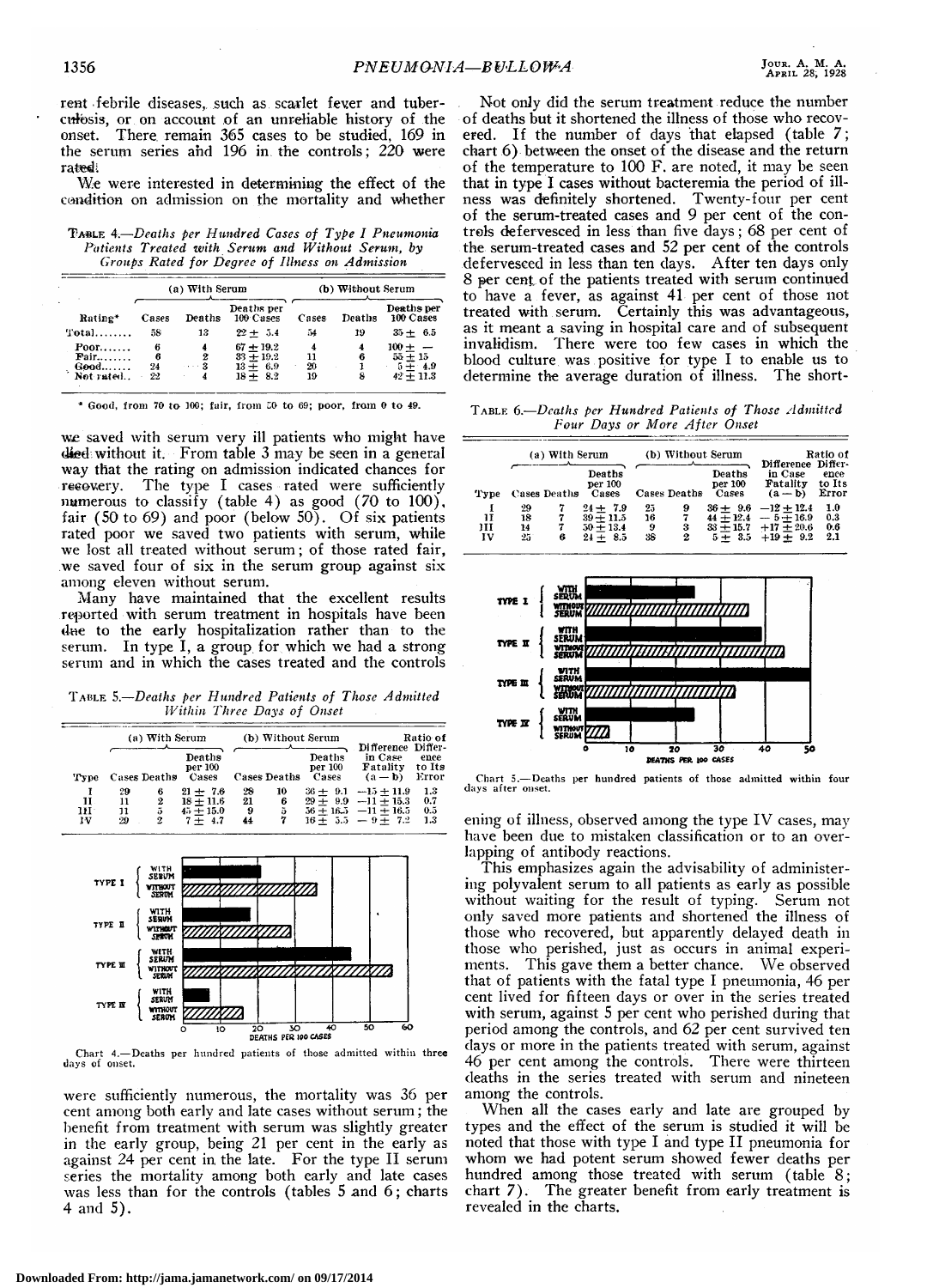In spite of the fact that we were impressed, as the research proceeded, by the beneficial effects of the serum, the question arose as to whether there was conclusive proof that the serum is of value. What test can we apply to our data to see whether proof is adequate and how can we determine the number of cases necessary for <sup>a</sup> fair evaluation ? This leads us into <sup>a</sup> brief digression concerning what difference in results is statistically significant, and the meaning of the standard error.

If we take <sup>a</sup> number of samples from <sup>a</sup> given material (such as <sup>a</sup> population of hospital patients with pneumo nia) and measure these samples for any particular qual ity (such as case fatality), the measures obtained will vary somewhat, from sample to sample, and if plotted in <sup>a</sup> diagram will appear as <sup>a</sup> bell-shaped curve such as

Table 7.—Number of Days Elapsed Between Onset of the Disease and Return of Temperature to 100\*

|                                                               |    | With Serum                        | Without Serum |     |  |
|---------------------------------------------------------------|----|-----------------------------------|---------------|-----|--|
| Number of Days Elapsed                                        |    | Number Per Cent. Number Per Cent. |               |     |  |
| $Total cases \dots \dots \dots \dots \dots \dots \dots \dots$ | 38 | 100                               | 29            | 100 |  |
| Less than five days                                           | 9  | 24                                | 2             |     |  |
| Five to nine days                                             | 26 | 68                                | 15            | 52  |  |
| Ten days or more                                              | 8  | 8                                 | 19            | 41  |  |

\* Recovered pneumonia patients treated (a) with serum and (b) with¬ out serum; type I cases, without bacteremia.



Chart 6.—Number of days elapsed between onset of the disease and return of temperature to 100; type I cases without bacteremia.

that shown in chart 8. If we do this for two separate materials, such as pneumonia patients treated with and those treated without serum, we shall obtain two separate bell-shaped curves. If the two separate materials are essentially different in their behavior as regards the quality measured, the peaks of the two curves will fall some distance apart, because the measure found most frequently in the one set will differ from the measure found most frequently in the other set. For example, the average case fatality in serum-treated patients is found to be different from the average case fatality in patients treated without serum. But if the difference is small, the peaks of the two curves will fall close together, and if the curves are rather flat, they will overlap and be practically indistinguishable.

The effect of using larger samples in such <sup>a</sup> case is to contract the two bell-shaped curves, making them high and narrow ; the two separate peaks then become more clearly apparent, even though the distance between them remains the same.

This is the reason why it is necessary to have sufficiently large samples, for only thus can one detect with

certainty relatively small differences in measurements obtained from two presumably different kinds of material.

Table 8.—Deatlis per Hundred Patients. (Deaths Within

|               |                       |                | Twenty-Four Hours of Admission Excluded)              |                      |                    |                                                      | IADLE 0, Luuno Pu IImmarca Ianchio, 1 Deanno 17 Mhni   |                          |
|---------------|-----------------------|----------------|-------------------------------------------------------|----------------------|--------------------|------------------------------------------------------|--------------------------------------------------------|--------------------------|
|               |                       | (a) With Serum |                                                       |                      | (b) Without Serum  |                                                      | Difference Differ-                                     | Ratie of                 |
| Type          |                       | Cases Deaths   | Deaths<br>per 100<br>Cases                            |                      | Cases Deaths       | Deaths<br>per 100<br>Cases                           | in Case<br>Fatality<br>$(a - b)$                       | ence<br>to Its<br>Error  |
| TΤ<br>ш<br>īν | -55<br>26<br>21<br>54 | 10<br>6<br>11  | $18 + 5.2$<br>$23 + 8.3$<br>$46 + 10.2$<br>$13 + 4.6$ | 53<br>38<br>17<br>82 | 18<br>14<br>7<br>7 | $34 + 6.5$<br>$37 + 7.8$<br>$41 + 11.9$<br>$9 + 3.2$ | $-16 + 8.3$<br>$-14 + 11.4$<br>$5 + 15.7$<br>$4 + 5.6$ | 1.9<br>1.2<br>0.3<br>0.7 |



Chart 7.—Deaths per hundred patients (deaths within twenty-four hours of admission excluded).

Without going into technical details, I may explain that the relative spread or flatness of the curve is "mea sured by what is called the standard error of the measurements, which is to the probable error as <sup>3</sup> to 2. In order that the difference between measurements in two separate materials shall be recognizable as definitely significant, the distance between the peaks of the two curves must satisfy a certain statistical test; namely, that the difference between the average measurements in the two cases shall be at least equal to twice the 'standard error" of that difference.

In table <sup>8</sup> is <sup>a</sup> column giving the difference of case fatalities for serum-treated and for non-serum-treated patients. In this column there is appended to each entry a second figure, preceded by the sign  $\pm$ . This figure is the "standard er-

ror" of the difference to which it is appended.

Finally, there is <sup>a</sup> column showing the ratio of the difference to its standard error. Whenever this ratio falls below 2, we are not in <sup>a</sup> position to judge whether any significant meaning is to be attached to the difference ; that is to say, whether it



Chart 8.—Influence of size of sample en significance of difference between two rates.

is purely accidental or due to a real effect of the treatment. The further this ratio is below 2, the greater must be our doubt.

In the type I cases we have practically obtained <sup>a</sup> result which is twice the standard error, 1.9. <sup>A</sup> greater difference in the percentage recovery of treated cases than those untreated may be accomplished by future